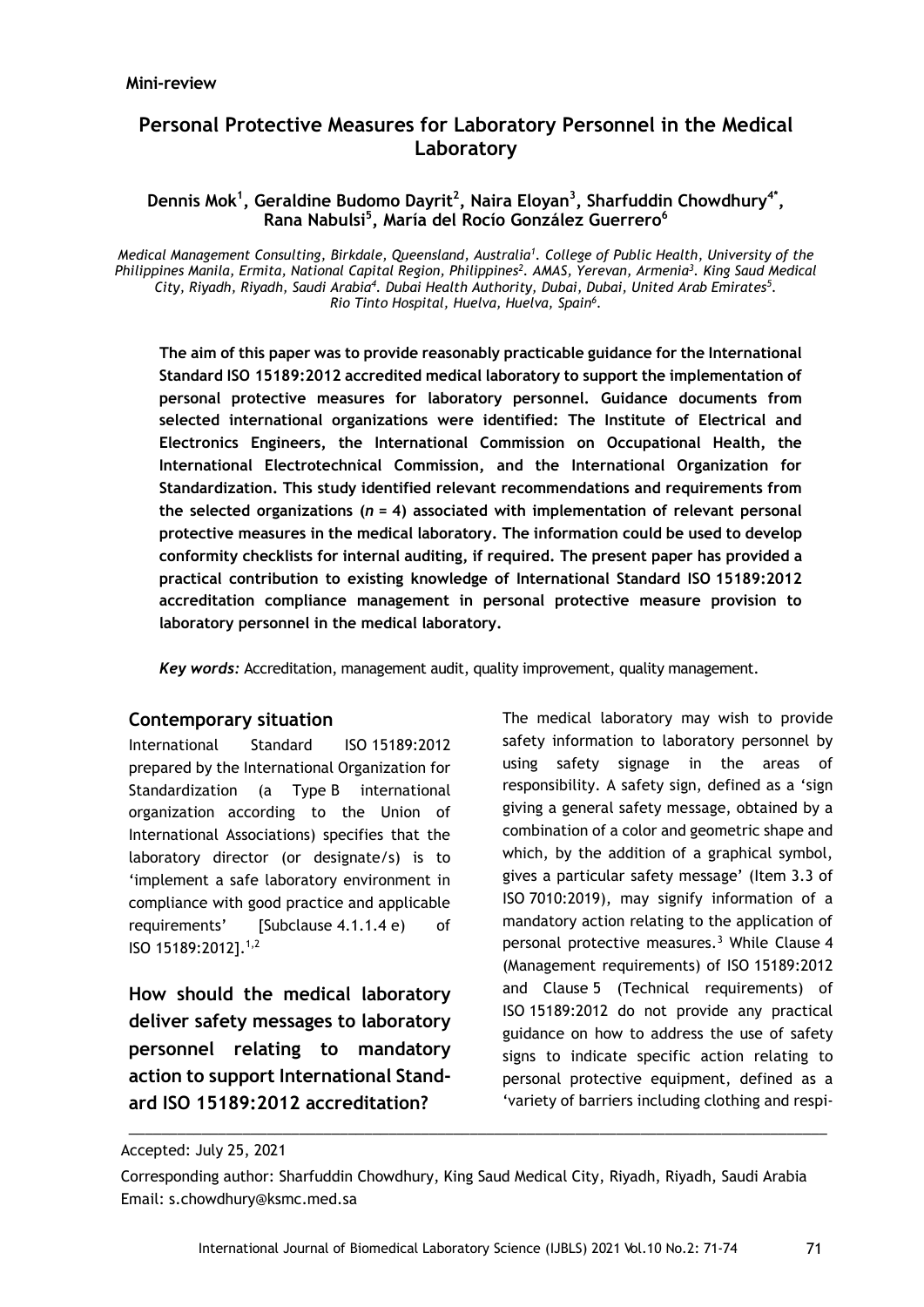rators used alone or in combination to protect mucous membranes, airways, skin, and clothing from contacts with infectious or hazardous agents' (Item 3.1.36 of ISO 15190:2020), in the medical laboratory. $1,4$ 

# *International Organization for Standardization.*

International Standard ISO 7010:2019 prepared by the International Organization for Standardization specifies information to address the provision of safety signage in the medical laboratory.<sup>3</sup> ISO 7010:2019 classifies safety signs into five categories: Category E [signs indicating an evacuation route, the location of safety equipment or a safety facility, or a safety action (safe condition signs)], Category F (fire equipment signs), Category M (mandatory action signs), Category P (prohibition signs) and Category W (warning signs) [Subclause 4.3 (Categorization of safety signs) of ISO 7010:2019].<sup>3</sup> Category M signs (mandatory action signs) are the ones providing personal protective measures information (Table 1). The relevant symbols (*n* = 7) are described below:

### **Face and body protection.**

The symbol (ISO 7010-M004) (2011-05) implies the wearing of a face shield, defined as a 'protector that is worn directly or indirectly on the head and covers the eyes and all, or a substantial part, of the face' (Item 3.5.1.6 of ISO 4007:2018), and the symbol (ISO 7010-M013) (2011-05) implies the wearing of goggles, defined as a 'protector that fully encloses the orbital area and fits firmly on the face' (Item 3.5.1.7 of ISO 4007:2018), in the medical laboratory.3,5

### **Footwear.**

The symbol (ISO 7010-M008) (2011-05) implies the wearing of safety footwear, defined as 'footwear incorporating protective features to protect the wearer from injuries that could arise through accidents' (Item 3.1 of ISO 20345:2011), in the medical laboratory. $3,6$ 

### **Gloves.**

The symbol (ISO7010-M009) (2011-05) implies the wearing of gloves, including protective gloves against cold, protective gloves against dangerous chemical risks, defined as 'protective gloves which form a protective barrier to dangerous chemicals' (Item 3.3 of ISO 374-1:2016), protective gloves against ionizing radiation and radioactive contamination, protective gloves against micro-organisms, defined as 'protective gloves which form a protective barrier to microbiological agents' (Item 3.1 of ISO 374-5:2016), in the medical laboratory.  $3,7,8$ 

### **Table 1. Safety signs (Category M).<sup>3</sup>** Mandatory action signs.

| <b>Symbols</b> | <b>Information</b>                                                                       |
|----------------|------------------------------------------------------------------------------------------|
|                | Functional reference number: M004<br><b>Referent:</b> Wear eye protection                |
|                | Functional reference number: M008<br>Referent: Wear safety footwear                      |
|                | Functional reference number: M009<br>Referent: Wear protective gloves                    |
|                | <b>Functional reference number: M010</b><br><b>Referent: Wear protective clothing</b>    |
|                | <b>Functional reference number: M013</b><br>Referent: Wear a face shield                 |
|                | Functional reference number: M016<br>Referent: Wear a mask                               |
|                | <b>Functional reference number: M017</b><br><b>Referent: Wear respiratory protection</b> |

## **Protective clothing.**

The symbol (ISO 7010-M010) (2011-05) implies the wearing of protective clothing, defined as 'clothing including protectors which cover or replace personal clothing, and which is designed to provide protection against one or more hazards' (Item 3.5 of ISO 13688:2013), in the medical laboratory.<sup>3,9</sup>

## **Respiratory protection.**

The symbol (ISO 7010-M016) (2011-05) implies the wearing of a medical face mask, defined as an 'item of protective clothing designed to protect portions of the wearer's face, including at least the mucous membrane areas of the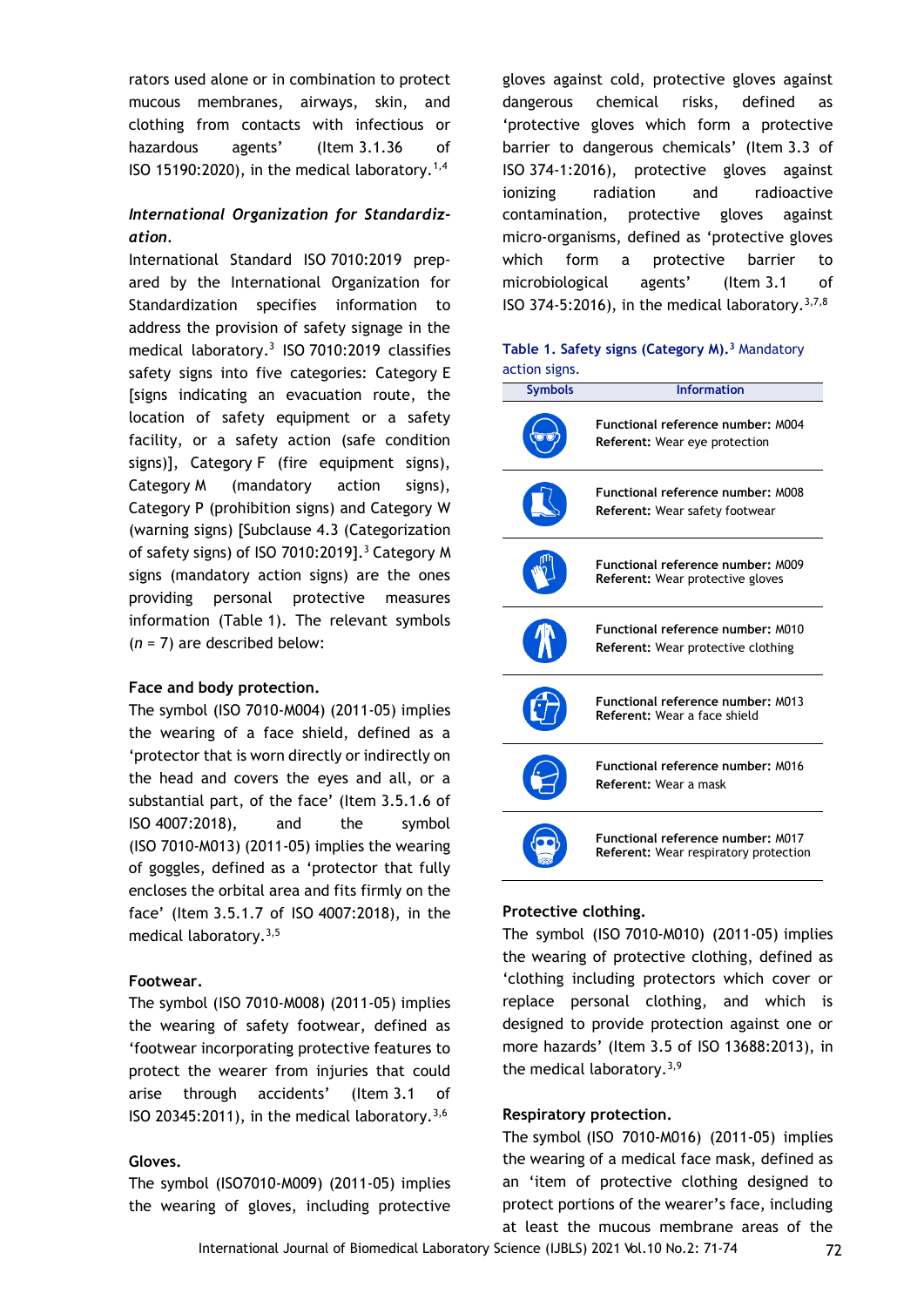wearer's nose and mouth, from contact with blood and other body fluids during medical procedures' (Item 3.6 of ISO 22609:2004), in the medical laboratory. $3,10$  The symbol (ISO 7010-M017) (2011-05) implies the wearing of respiratory protective device,  $3, 11, 12$  defined as 'personal protective equipment designed to protect the wearer's respiratory tract against inhalation of hazardous atmospheres' (Item 3.203 of ISO 16972:2020), in the medical laboratory.<sup>13</sup>

Concurrently, International Standard ISO 15190:2020 prepared by the International Organization for Standardization specifies the relevant actions relating to personal protective measures that the medical laboratory should take to address the compliance requirements [Subclauses 15.2 (Protective clothing in the laboratory), 15.4 (Face and body protection), 15.5 (Gloves), 15.6 (Footwear), and 15.7 (Respiratory protection) of ISO 15190:2020].<sup>4</sup> This is supported by International Standard ISO 11014:2009<sup>1</sup> prepared by the International Organization for Standardization.<sup>4</sup> ISO 11014:2009 classifies a safety data sheet under 16 document headings [Clause 5 (Contents and general layout of an SDS) of ISO 11014:2009] where Section 8 provides recommendations relating to appropriate personal protection equipment when handling chemical related risks [Annex A.9 (Section 8 — Exposure controls and personal protection) of ISO 11014:2009].<sup>14</sup>

# *Institute of Electrical and Electronics Engineers and International Electrotechnical Commission.*

This is further supported by the instructions for use information provision requirements in International Standard IEC/IEEE 82079-1:2019 prepared by the International Electrotechnical Commission (a Type C international organization according to the Union of International Associations) and the Institute of Electrical and Electronics Engineers (a Type F international organization according to the Union of International Associations) that specifies the location of instructions for use where relevant safety-related information is to be displayed to the users.2,15 Relevant safety-related information is to be provided to users if the task requires the use of personal protective equipment [Subclause 7.11.2 (Location of safety-related information) of IEC/IEEE 82079-1 :2019] and recommendations in Guide ISO/ IEC Guide 37:2012 prepared by the International Organization for Standardization and the International Electrotechnical Commission that specifies the provision of special protective measures that are required to protect bystanders and users (Subclause 4.7 of ISO/IEC Guide 37:2012).15,16

# *International Commission on Occupation Health.*

The International Commission on Occupational Health (a Type B international organization according to the Union of International Associations) has relevant information relating to the selection and use of personal protective equipment for respiratory protection, eye protection, head protection, foot protection, and hand protection.  $2,17$ 

It should be noted that applicable international, national or regional requirements may also be enforceable [Clause 1 (Scope) of ISO 15189: 2012].<sup>1</sup> The medical laboratory must do what is reasonably practicable to ensure relevant information relating to personal protective measures in the medical laboratory is properly identified to support accreditation compliance management.

## **References**

1. International Organization for Standardization. Medical laboratories — Requirements for quality and competence. 3rd ed. ISO 15189:2012. Geneva (CH): International Organization for Standardization; 2014.

2. Union of International Associations, editor. Yearbook of international organizations 2020 - 2021: guide to global civil society networks. 57th ed. Vol. 1. Organization